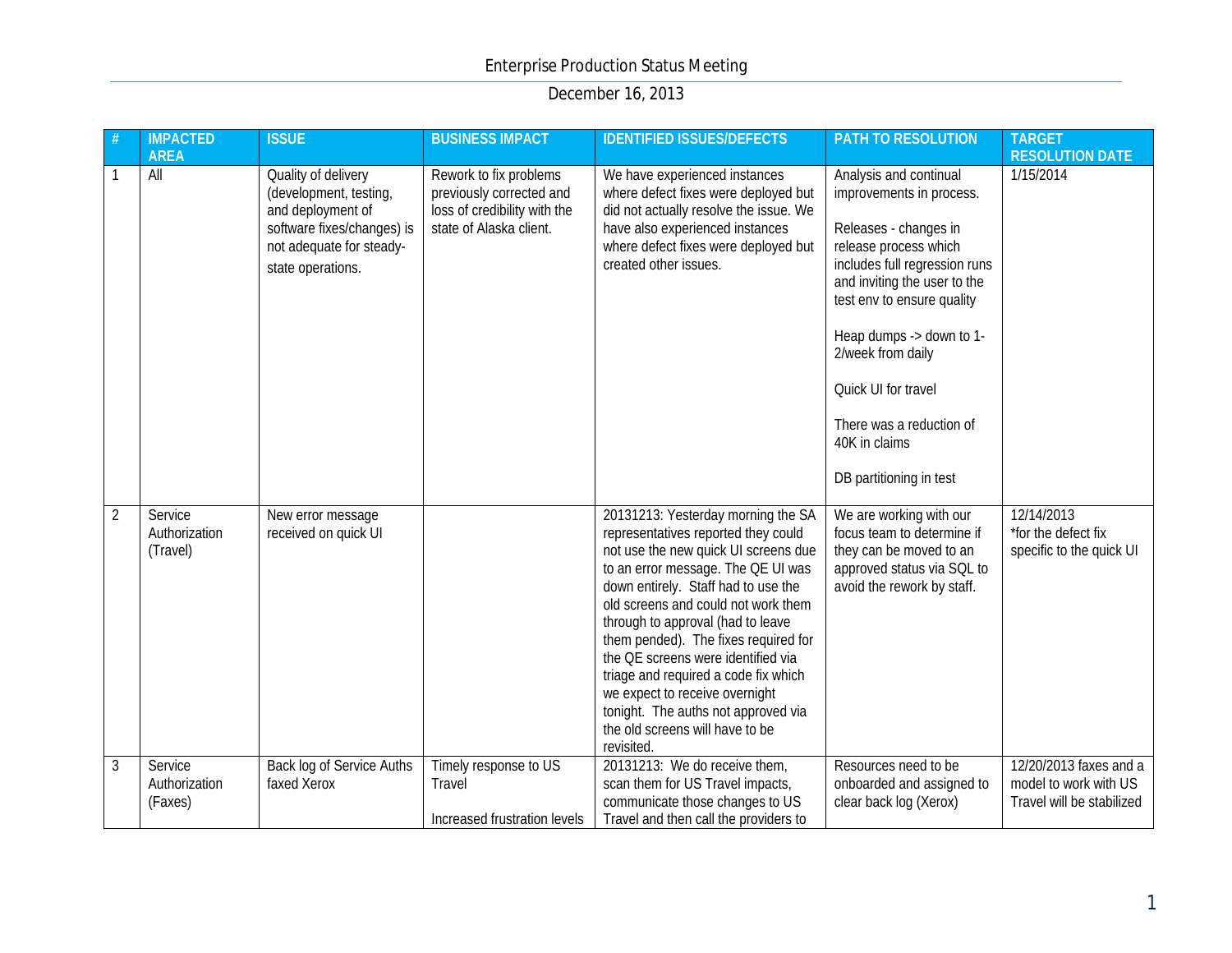|   | <b>IMPACTED</b><br><b>AREA</b> | <b>ISSUE</b>                                                                                                                               | <b>BUSINESS IMPACT</b>                                                                                                                                                                                                                                               | <b>IDENTIFIED ISSUES/DEFECTS</b>                                                                                                                                                                                                                                                                                                                                                                                                                                                                                                                                                                                                                                                                                      | PATH TO RESOLUTION                                                                                                                                                                                                                                                                                                                                                                                         | <b>TARGET</b><br><b>RESOLUTION DATE</b>                                                                                                                                                        |
|---|--------------------------------|--------------------------------------------------------------------------------------------------------------------------------------------|----------------------------------------------------------------------------------------------------------------------------------------------------------------------------------------------------------------------------------------------------------------------|-----------------------------------------------------------------------------------------------------------------------------------------------------------------------------------------------------------------------------------------------------------------------------------------------------------------------------------------------------------------------------------------------------------------------------------------------------------------------------------------------------------------------------------------------------------------------------------------------------------------------------------------------------------------------------------------------------------------------|------------------------------------------------------------------------------------------------------------------------------------------------------------------------------------------------------------------------------------------------------------------------------------------------------------------------------------------------------------------------------------------------------------|------------------------------------------------------------------------------------------------------------------------------------------------------------------------------------------------|
|   |                                |                                                                                                                                            | for end users                                                                                                                                                                                                                                                        | let them know the changes have<br>been authorized. Early in the<br>process, we had been doing the<br>MMIS data entry prior to call back,<br>but with the update processing times<br>and the increasing volume, it was<br>determined we could not keep up and<br>be timely in our responses with that<br>approach.                                                                                                                                                                                                                                                                                                                                                                                                     | Instructions need to be<br>modified indicating US<br>Travel should not wait to<br>hear back from Xerox on<br>faxed authorizations<br>(Possibly address in the<br>statewide travel call)<br>If members are delayed due<br>to weather conditions,<br>communication should be<br>provided that they can go to<br>the ticket counter for flight<br>changes. (Possibly address<br>in the statewide travel call) |                                                                                                                                                                                                |
| 4 | Service<br>Authorization       | Back log of DME, Dental<br>and Behavioral Health<br><b>Service Authorizations</b><br>are greater than normal<br>levels prior to Enterprise | Timely provider payment<br>for services.<br>Dental services for "Patient<br>in chair" are delayed and<br>the provider does not know<br>the authorized amount.<br>Increased frustration levels<br>for end users and negative<br>impact to fiscal agent<br>operations. | ESPRD00993081- An issue has been<br>identified where SAs are not retaining<br>notes, entire fieldsets of information.<br>This isn't happening on every SA but<br>randomly. Logs have been captured,<br>analysis is in process. No ETA at this<br>time.<br>ESPRD00995888- Address is<br>blanking from service authorizations<br>with increasing frequency. This goes<br>along with ESPRD00993081. Defect<br>fix deployed on 12/8.<br>ESPRD00997714- FAS<br>representatives are experiencing the<br>error of "There was an error in<br>processing, please retry later" on<br>some of the SA's that they are trying<br>to approve. This is preventing these<br>SA's from being able to be approved.<br>Deployed on 12/8. | Xerox has 8 job requisitions<br>open to help clear the<br>backlog.<br>Service Authorization<br>stability issues related to<br>critical defects are getting<br>addressed as priority for<br>closure.                                                                                                                                                                                                        | 1/15/2014<br>*For onboarding the 8<br>temporary staff and for<br>complete stabilization<br>of SA entry screens<br>Need agreement on<br>target date for when<br>Xerox will clear the<br>backlog |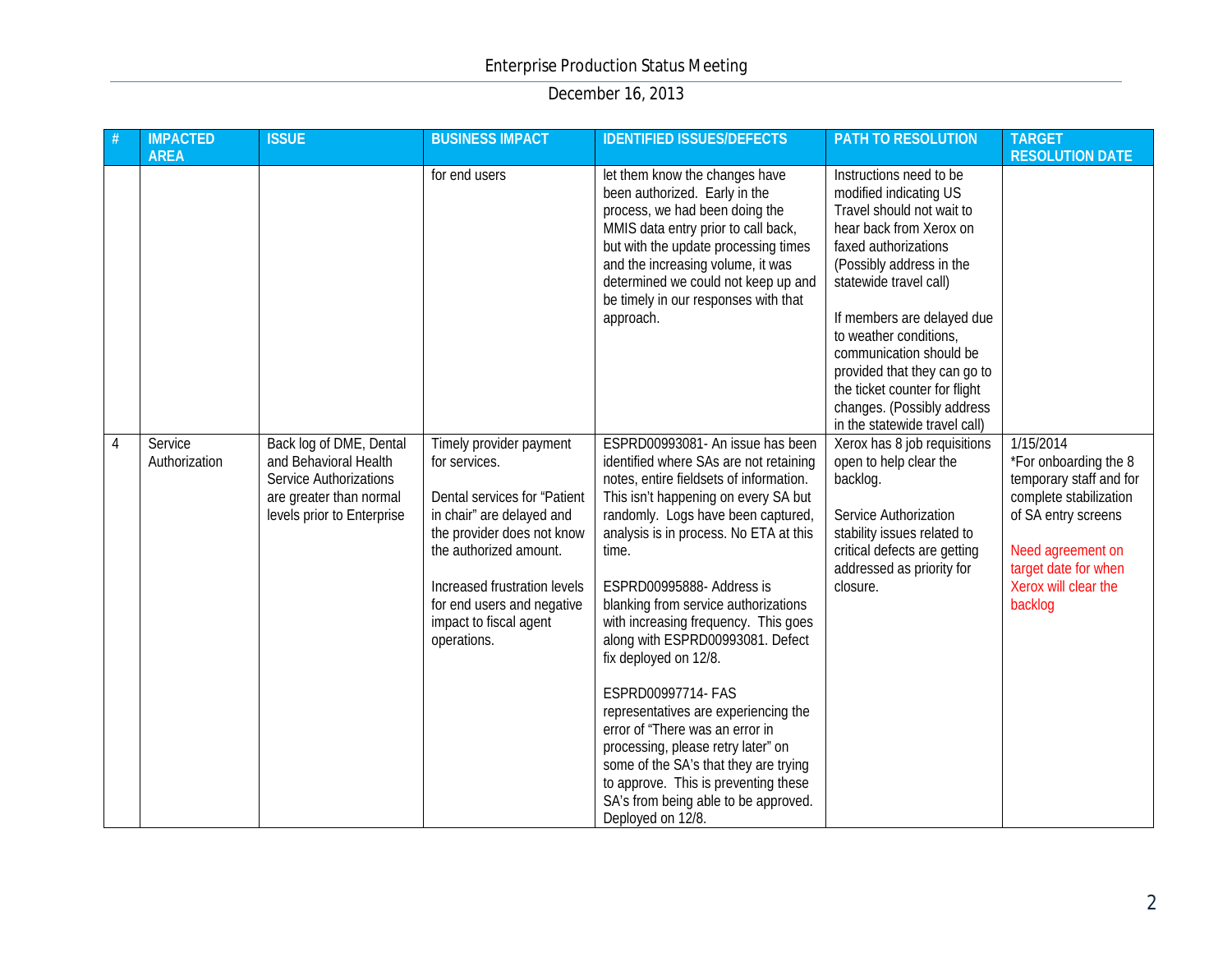|   | <b>IMPACTED</b><br><b>AREA</b>      | <b>ISSUE</b>                                                                                        | <b>BUSINESS IMPACT</b> | <b>IDENTIFIED ISSUES/DEFECTS</b>                                                                                                                                                                                                                                                                                                                                                                                                               | PATH TO RESOLUTION                                                                                                                                                                                                                                                         | <b>TARGET</b><br><b>RESOLUTION DATE</b>                                                                                                                                                                                                    |
|---|-------------------------------------|-----------------------------------------------------------------------------------------------------|------------------------|------------------------------------------------------------------------------------------------------------------------------------------------------------------------------------------------------------------------------------------------------------------------------------------------------------------------------------------------------------------------------------------------------------------------------------------------|----------------------------------------------------------------------------------------------------------------------------------------------------------------------------------------------------------------------------------------------------------------------------|--------------------------------------------------------------------------------------------------------------------------------------------------------------------------------------------------------------------------------------------|
|   |                                     |                                                                                                     |                        | ESPRD00997717-SA is in approved<br>status but the first line gets changed<br>to pended. A triage revealed a lot of<br>the issues was with Exception A007,<br>there is a parameter that<br>automatically will deny that exception<br>after 5 days due to the pend/recycle<br>process with Service Authorizations.<br>We have changed the exception to<br>"Can Force" so that the SA<br>representative can work the backlog.<br>Deployed on 12/8 |                                                                                                                                                                                                                                                                            |                                                                                                                                                                                                                                            |
| 5 | Service<br>Authorization/Me<br>mber | The system is not<br>recognizing a retroactive<br>change to Category Of<br>Eligibility (COE) codes. |                        | ESPRD00986076- If there is an<br>existing span and a retroactive span<br>comes in with a different COE code,<br>the system should end date the<br>existing span and start a new one for<br>the new COE code. This is not<br>happening. Exception A007 has been<br>updated to "Can Force" which will<br>allow users to bypass this exception<br>code until the defect is fixed and the<br>users COE spans are corrected.                        | Member functional team is<br>fixing the COE issues<br>manually as they come up.<br>SDS to provide Member<br>focus team (Abby Fargo)<br>with any they are<br>experiencing this problem<br>with so the member team<br>can manually fix them until<br>the defect is deployed. | 12/21/2013<br>*Target date for defect<br>fix changed from<br>12/14/2013 to<br>12/21/2013 due to<br>testing results in lower<br>environments<br>Actual provider and<br>state realization of<br>improvement will lag<br>the deployment date. |
| 6 | Service<br>Authorization            | Exception 1035 posting in<br>error for SDS                                                          |                        | ESPRD00988622 - SDS is<br>encountering an issue with Exception<br>1035 posting. This exception is<br>posting in error as it is posting for<br>lines that are set to an 'Approved'<br>status. The exception is posting to<br>multiple lines of an authorization but<br>appears to be resetting the Line 1 SA<br>LI Status from Approved to Pended.<br>Defect was rejected in testing.                                                           | Exception 1035 has been<br>changed to ignore so the<br>users shouldn't be able to<br>have this exception<br>bypassed until this issue is<br>fixed                                                                                                                          | 12/14/2013<br>*Actual provider and<br>state realization of<br>improvement will lag<br>the deployment date.                                                                                                                                 |
|   | Service<br>Authorization            | <b>PCA and Waiver</b><br>authorization letters have                                                 |                        | The direction from Director Brodie is<br>the users should not be getting letters                                                                                                                                                                                                                                                                                                                                                               | Create adhoc reports for<br>providers and SDS.                                                                                                                                                                                                                             | 12/21/2013<br>*target date for the                                                                                                                                                                                                         |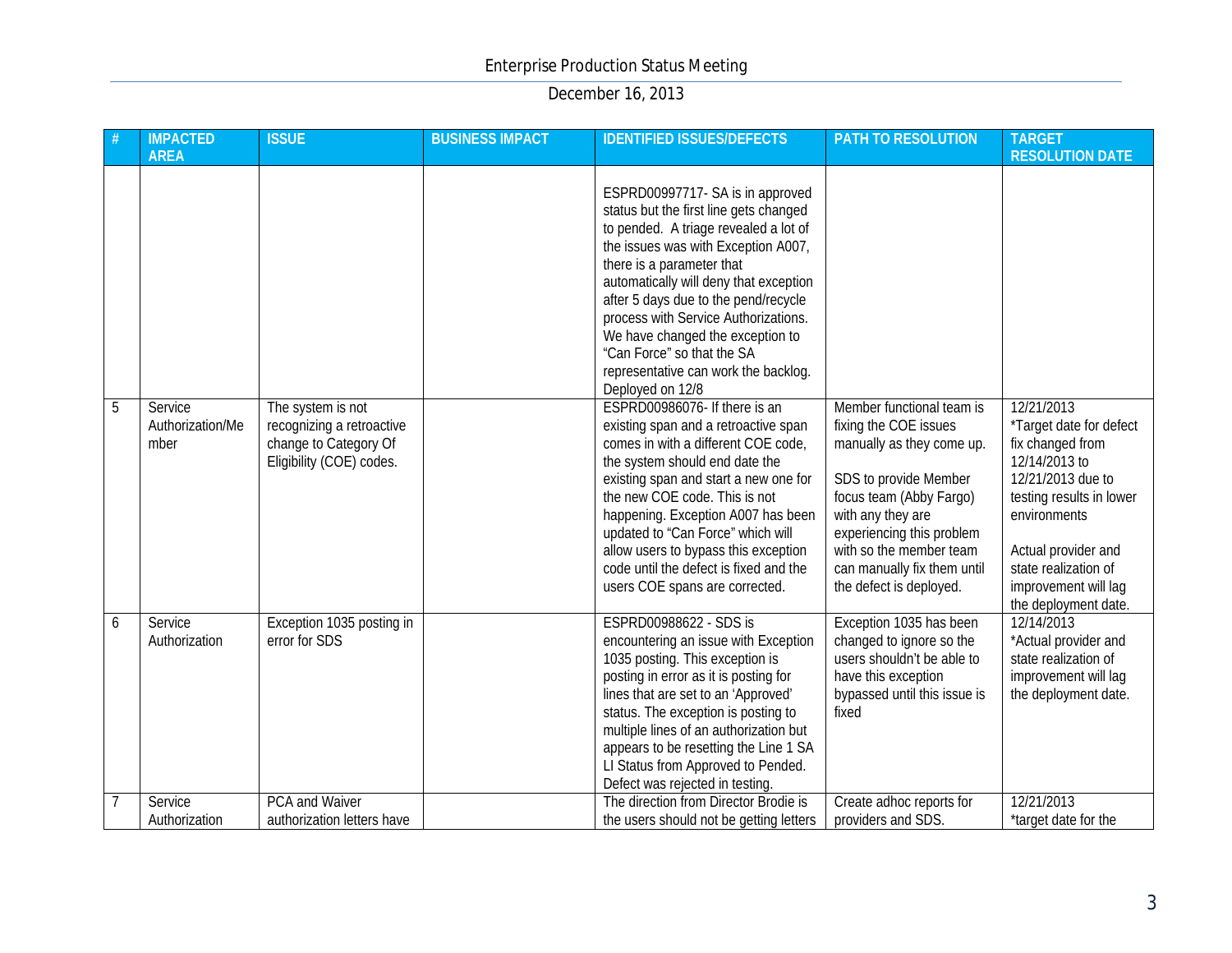|   | <b>IMPACTED</b>    | <b>ISSUE</b>                                                                                                                                                             | <b>BUSINESS IMPACT</b>                                                                                                                                                 | <b>IDENTIFIED ISSUES/DEFECTS</b>                                                                                                                                                                                                                                                                                                                                                                                                                                                                                                                                                                                                                                                               | <b>PATH TO RESOLUTION</b>                                                                                                                                                                                                            | <b>TARGET</b>                                                                                               |
|---|--------------------|--------------------------------------------------------------------------------------------------------------------------------------------------------------------------|------------------------------------------------------------------------------------------------------------------------------------------------------------------------|------------------------------------------------------------------------------------------------------------------------------------------------------------------------------------------------------------------------------------------------------------------------------------------------------------------------------------------------------------------------------------------------------------------------------------------------------------------------------------------------------------------------------------------------------------------------------------------------------------------------------------------------------------------------------------------------|--------------------------------------------------------------------------------------------------------------------------------------------------------------------------------------------------------------------------------------|-------------------------------------------------------------------------------------------------------------|
|   | <b>AREA</b>        | not been sent since go<br>live.                                                                                                                                          |                                                                                                                                                                        | but they should be able to review<br>those online via the provider portal.<br>There are currently issues with the<br>provider portal SA search. When the<br>provider signs in the ID automatically<br>pre-populated the NPI. The user was<br>unable to complete the search as the<br>application was just clocking. We are<br>looking into the NPI issue they are<br>having and trying to determine why<br>this is occurring as the provider ID<br>that they use should be what is<br>automatically populated, not an NPI.<br>We are also looking to see if we may<br>be able to have the letters that would<br>normally be generated could be sent<br>to the inbox of the provider. Follow up | Manually generate approval<br>letters.<br>Manually generate and<br>publish to the provider's in<br>boxes a list of<br>authorizations until the<br>request can be completed.                                                          | <b>RESOLUTION DATE</b><br>defect fix for auto<br>populating the NPI<br>rather than the<br>Medicaid ID (MID) |
| 8 | Member Eligibility | CAMA eligible members<br>are not consistently<br>loading to Enterprise.                                                                                                  | Claims could deny for<br>eligibility<br>Providers and members<br>could receive inaccurate<br>information when using the<br>portal, AVR, or calling our<br>call centers | meeting will be scheduled.<br>ESPRD00998181 - Preliminary<br>analysis of transactions from 11/01 to<br>11/13 revealed 18 of 470 CAMA<br>records were not committed to the<br>MMIS. A review of the load process<br>will be completed as part of the root<br>cause analysis and will be tracked to<br>resolution in this defect record in CQ.<br>Until the defect is fixed and deployed<br>to production, missing records will<br>continue to be added manually so<br>that the business impact is minimal.                                                                                                                                                                                      | Continue to add missing<br>data until defect fix is<br>deployed. Working the file<br>from DPH preemptively<br>ensures the members are in<br>the system timely and<br>interface files with these<br>updates are sent the next<br>day. | 12/18/2013<br>*Target date for hot fix<br>for code updates                                                  |
| 9 | Member Eligibility | Missing a row on the<br>Member Coverage for<br>B_SYS_ID = 3001411<br>with date range $=$<br>20130615 thru 20130804.<br>It created the group<br>policy but not the member | Some member insurance<br>information will not get into<br>the system as soon as it is<br>added to EIS.<br>There could be a larger<br>volume of retroactive             | ESPRD00929618 - Please note this<br>has been recently implemented into<br>PROD (12/4). The preliminary<br>analysis was although there were still<br>issues and the defect wasn't fully<br>resolved, the issues were not severe<br>enough to prevent it from going into                                                                                                                                                                                                                                                                                                                                                                                                                         | Validate production results.<br>Complete the previously<br>saved updates.<br>Resolve unresolved issues<br>with this defect fix.                                                                                                      | 12/13/2013<br>*Actual provider and<br>state realization of<br>improvement will lag<br>the deployment date.  |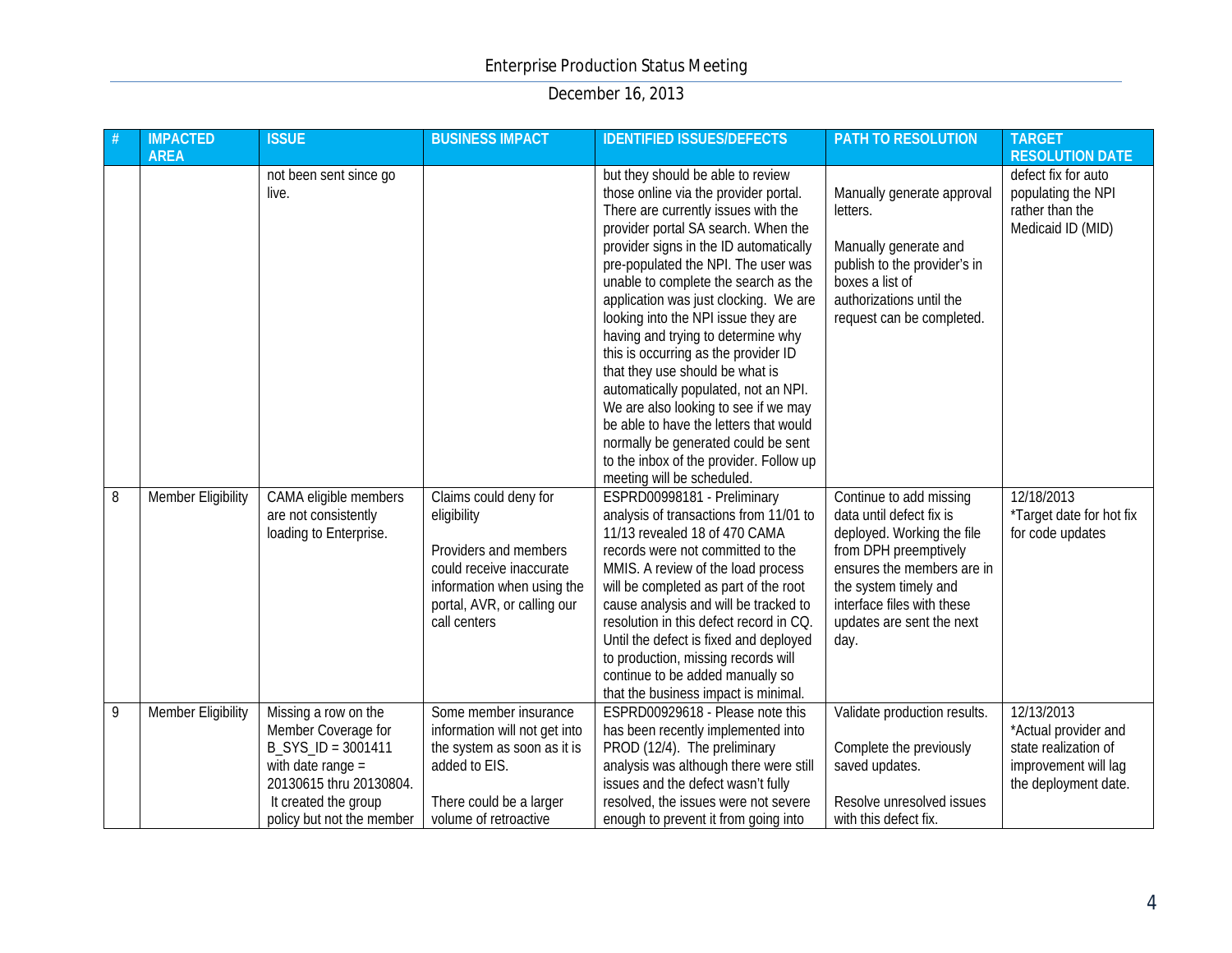|    | <b>IMPACTED</b><br><b>AREA</b> | <b>ISSUE</b>                                                                                                                                                                                                                                                                                                                                                                                                                                                                                                       | <b>BUSINESS IMPACT</b>                                                                                                                                                                                                                                                 | <b>IDENTIFIED ISSUES/DEFECTS</b>                                                                                                                                                                                                                                                                 | PATH TO RESOLUTION                                                                                                              | <b>TARGET</b><br><b>RESOLUTION DATE</b>                                                                    |
|----|--------------------------------|--------------------------------------------------------------------------------------------------------------------------------------------------------------------------------------------------------------------------------------------------------------------------------------------------------------------------------------------------------------------------------------------------------------------------------------------------------------------------------------------------------------------|------------------------------------------------------------------------------------------------------------------------------------------------------------------------------------------------------------------------------------------------------------------------|--------------------------------------------------------------------------------------------------------------------------------------------------------------------------------------------------------------------------------------------------------------------------------------------------|---------------------------------------------------------------------------------------------------------------------------------|------------------------------------------------------------------------------------------------------------|
|    |                                |                                                                                                                                                                                                                                                                                                                                                                                                                                                                                                                    | policies added when the<br>data is processed. This<br>risk is lower than running<br>the interface job with the<br>current code which will<br>void existing converted<br>policy data which are valid<br>for cost avoidance.<br>Missing TPL information in<br>Enterprise | PROD. The daily jobs for TPL<br>updates from EIS were previously on<br>hold and have been released for<br>production run tonight on 78<br>members. The production results will<br>be validated tomorrow and the<br>previously saved updates will be<br>completed in the next few days.           |                                                                                                                                 |                                                                                                            |
| 10 | Member Eligibility             | EIS updates are not<br>being applied for<br>duplicate and overlapping<br>spans. Due to the lack of<br>information processed<br>from EIS, the conversion<br>effort had to treat each<br>member as a policyholder<br>and thereby giving each<br>member a different policy<br>key for the same<br>policy/carrier/group.<br>Consequently, in order to<br>get the correct data, the<br>rules must change to look<br>at and pull policy<br>information based on the<br>policy, carrier, group and<br>member combination. | Missing TPL information in<br>Enterprise                                                                                                                                                                                                                               | ESPRD00981905 - The daily jobs for<br>TPL updates from EIS were<br>previously on hold and have been<br>released for production run tonight on<br>78 members. The production results<br>will be validated tomorrow and the<br>previously saved updates will be<br>completed in the next few days. | Validate production results.<br>Complete the previously<br>saved updates.<br>Resolve unresolved issues<br>with this defect fix. | 12/13/2013<br>*Actual provider and<br>state realization of<br>improvement will lag<br>the deployment date. |
| 11 | Member Eligibility             | Monthly recon file does<br>not produce data (MEM-<br>ELG-008 - Reconciliation<br>Unmatched Report -<br>Member On<br>Reconciliation File Not<br>Matched On MMIS                                                                                                                                                                                                                                                                                                                                                     | State and FAS cannot use<br>this report to manage the<br>member eligibility program.                                                                                                                                                                                   | ESPRD00992481 - We revisited the<br>design spec and modified it to make it<br>perform better. We also corrected<br>some issues with the report mapping.                                                                                                                                          | Validate monthly report<br>when job is executed<br>according to schedule.                                                       | 12/31/2013                                                                                                 |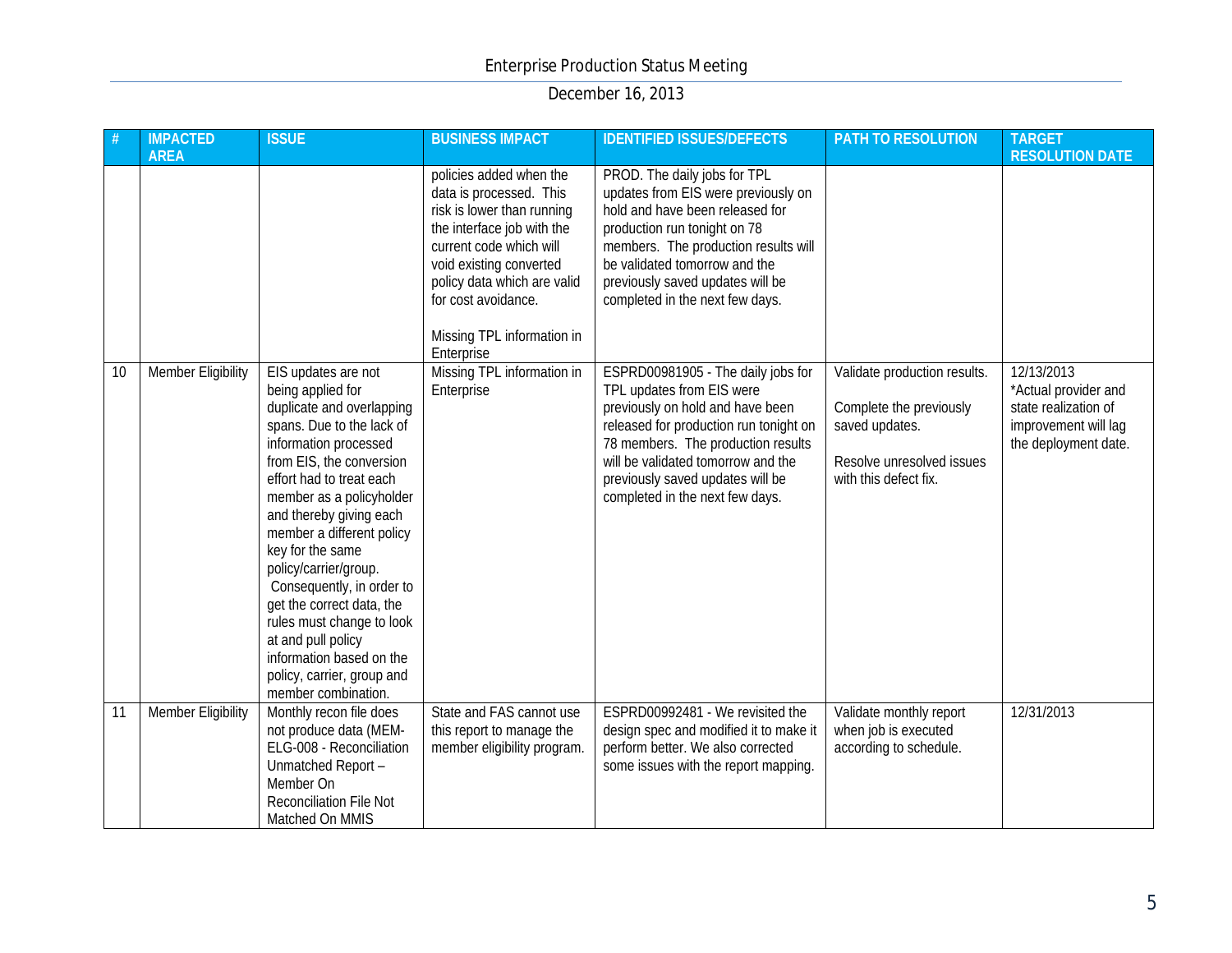| #               | <b>IMPACTED</b><br><b>AREA</b> | <b>ISSUE</b>                                                                                           | <b>BUSINESS IMPACT</b>                                                                                       | <b>IDENTIFIED ISSUES/DEFECTS</b>                                                                                                                                                                                                                                                                                                                                                                                                                                                                                                                                                                                                                                                                                                                                                           | <b>PATH TO RESOLUTION</b>                                                                                                                                                                                                                                                                                                                          | <b>TARGET</b><br><b>RESOLUTION DATE</b>                                                                                                                                                                                     |
|-----------------|--------------------------------|--------------------------------------------------------------------------------------------------------|--------------------------------------------------------------------------------------------------------------|--------------------------------------------------------------------------------------------------------------------------------------------------------------------------------------------------------------------------------------------------------------------------------------------------------------------------------------------------------------------------------------------------------------------------------------------------------------------------------------------------------------------------------------------------------------------------------------------------------------------------------------------------------------------------------------------------------------------------------------------------------------------------------------------|----------------------------------------------------------------------------------------------------------------------------------------------------------------------------------------------------------------------------------------------------------------------------------------------------------------------------------------------------|-----------------------------------------------------------------------------------------------------------------------------------------------------------------------------------------------------------------------------|
|                 |                                | Database Report)                                                                                       |                                                                                                              |                                                                                                                                                                                                                                                                                                                                                                                                                                                                                                                                                                                                                                                                                                                                                                                            |                                                                                                                                                                                                                                                                                                                                                    |                                                                                                                                                                                                                             |
| 12              | Provider<br>Enrollment         | Provider enrollment<br>backlog is greater than<br>normal levels received<br>prior to Enterprise.       | Potential access to care<br>issues.                                                                          | There was an issue with the system<br>allowing application approvals by the<br>enrollment staff. That defect was<br>resolved. However, there are other<br>system issues identified with<br>approving an application for a<br>provider with an inactive status. The<br>work around is for the provider<br>enrollment staff to escalate the<br>application to the technical teams for<br>approving at the database level. This<br>defect is unique to those providers<br>with an inactive status only. Other<br>system issues which create additional<br>work around or additional validation<br>steps include random changes to<br>date fields when approving an<br>application and cleaning up errant<br>information submitted on the<br>application such as the incorrect<br>provider ID. | Other than resolving the<br>identified defect fixes, Xerox<br>staff are working overtime<br>to help clear the back log.                                                                                                                                                                                                                            | 1/15/2014                                                                                                                                                                                                                   |
| $\overline{13}$ | Claims<br>Payment/Pricing      | Claims processing and<br>payment accuracy not<br>adequate for steady-state<br>Fiscal Agent operations. | Creates large suspense<br>inventory<br>Delay in provider<br>payments.<br>Inaccurate payments to<br>Providers | Critical defects identified and tracked<br>in Claims Tiger team tracker.                                                                                                                                                                                                                                                                                                                                                                                                                                                                                                                                                                                                                                                                                                                   | Need to apply defect fixes<br>and change requests as<br>required to (a) reduce<br>suspended claims inventory<br>and (b) increase/improve<br>accuracy of payments to<br>providers.<br>Need to review the detail in<br>the table below titled<br>"Suspense Volume Non<br>Defect Related" for<br>additional actions to reduce<br>the suspense volume. | 1/15/2014<br>Xerox expects that we<br>will not be at full pre Go<br>Live numbers but will<br>have targeted and<br>resolved those areas<br>having the greatest<br>impact and allow for<br>the State to begin<br>recoupments. |
| 14              | Claims                         | Issues with the                                                                                        | Significant underpayment                                                                                     | Defects related to the Qualis file were                                                                                                                                                                                                                                                                                                                                                                                                                                                                                                                                                                                                                                                                                                                                                    | We identified 99 inpatient                                                                                                                                                                                                                                                                                                                         | $12/13/2013 -$                                                                                                                                                                                                              |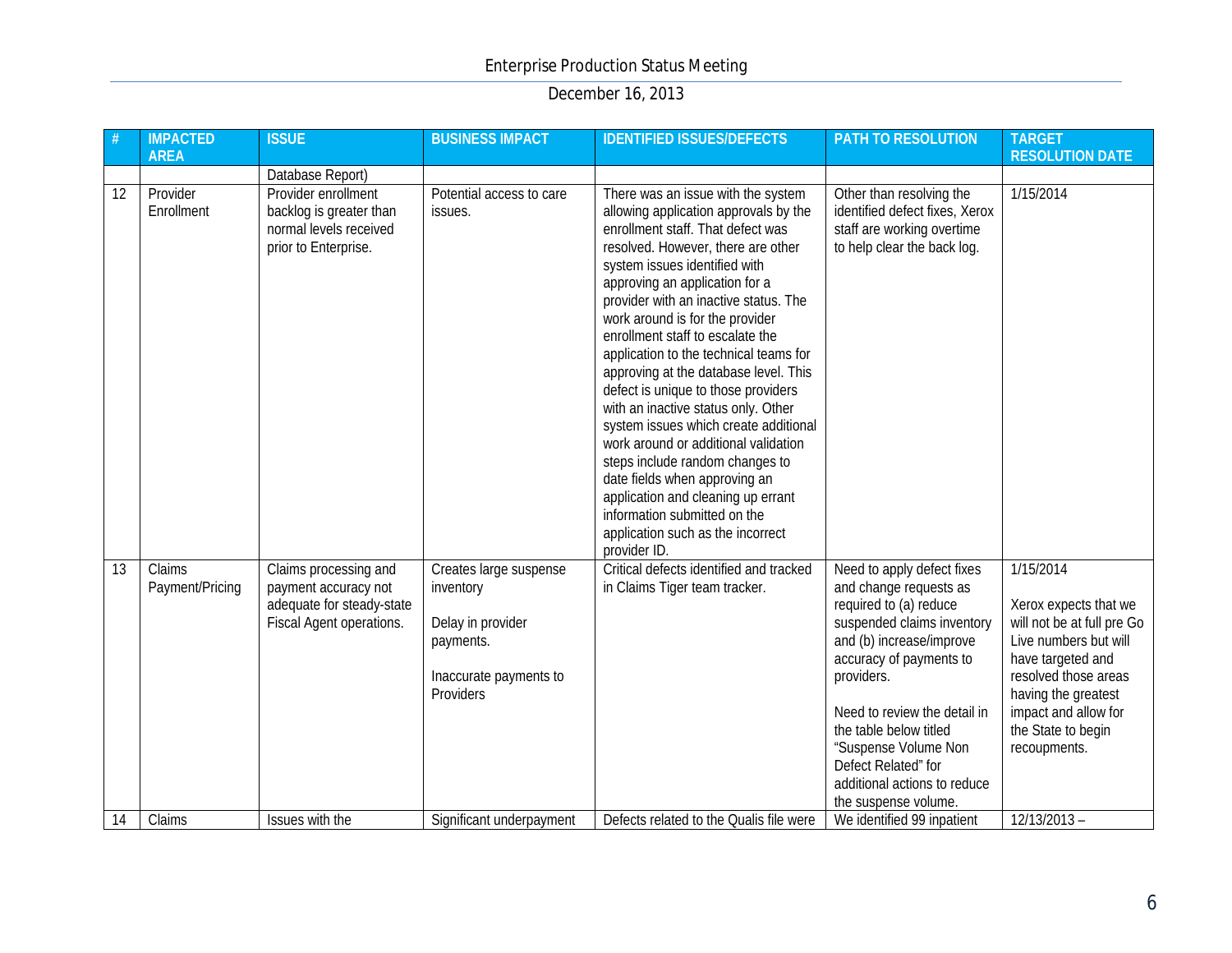|    | <b>IMPACTED</b><br><b>AREA</b>                  | <b>ISSUE</b>                                                                                                                                                        | <b>BUSINESS IMPACT</b>                                                                                                                                                                                                                                                                                                                    | <b>IDENTIFIED ISSUES/DEFECTS</b>                                                                                                                                                                                                                                                                                                                                  | PATH TO RESOLUTION                                                                                                                                                                                                                                                                                                                                                                                                                            | <b>TARGET</b><br><b>RESOLUTION DATE</b>                                                                                                                          |
|----|-------------------------------------------------|---------------------------------------------------------------------------------------------------------------------------------------------------------------------|-------------------------------------------------------------------------------------------------------------------------------------------------------------------------------------------------------------------------------------------------------------------------------------------------------------------------------------------|-------------------------------------------------------------------------------------------------------------------------------------------------------------------------------------------------------------------------------------------------------------------------------------------------------------------------------------------------------------------|-----------------------------------------------------------------------------------------------------------------------------------------------------------------------------------------------------------------------------------------------------------------------------------------------------------------------------------------------------------------------------------------------------------------------------------------------|------------------------------------------------------------------------------------------------------------------------------------------------------------------|
|    | Payment/Process<br>ing/Service<br>Authorization | processing of the Qualis<br>files initially after go live<br>created claims paid the<br>average LOS and not the<br>full authorized per the<br>Service Authorization | to providers. Because<br>there is no requirement for<br>a SA on inpatient claims, if<br>a provider submits a SA<br>and if it is on file and<br>covers more than the<br>length of stay, it is used to<br>determine covered days<br>and non-covered days.<br>The average LOS is 3 days<br>except 2 for vaginal birth<br>and 4 for C-section | resolved in November. Xerox needs<br>to identify the claims and perform<br>mass adjustments/suspense release<br>until all impacted claims are<br>reprocessed.                                                                                                                                                                                                     | claims for Providence<br>Hospital where calculation<br>and payment was not<br>included for the non-<br>covered days. Those claims<br>were mass adjusted and<br>suspense released. Several<br>claims suspended and<br>denied as they hit other<br>edits. For claims that<br>suspended, Xerox is<br>working those claims as<br>priority this week<br>anticipating completion prior<br>to preliminary cycle. Tiger<br>team review of the denials | Providence<br>$1/15/2014 - all other$<br>impacted claims                                                                                                         |
| 15 | Claims                                          | National Correct Coding<br>Initiative Edits (NCCI<br>edits) and impacts on<br><b>Behavioral Health</b><br>providers                                                 | Suspense claim volume                                                                                                                                                                                                                                                                                                                     | ESPRD00989340 - The solution is to<br>modify the McKesson ClaimsXten<br>Dictionary for provider type 107<br>(Behavioral Health) to exclude<br>provider specialties other than 070<br>(Pharmacy) from the NCCI editing<br>process.<br>A CRA needs to be sent to<br>McKesson to request this change to<br>the McKesson dictionary.                                  | is in process.<br>This change request is in<br>testing now by the Xerox<br>Richmond staff.                                                                                                                                                                                                                                                                                                                                                    | 12/31/2013<br>*tentative target date<br>for defect fix<br>deployment; will be<br>deployed earlier<br>depending on test<br>results                                |
| 16 | Pharmacy                                        | Pharmacy file has not<br>been updated since Go<br>Live                                                                                                              | Pharmacy File at MMA is<br>out of date, causing dis-<br>enrolled pharmacies to be<br>able to render and newly<br>enrolled pharmacies to not<br>be able to render/bill                                                                                                                                                                     | Defect ESPRD00989962 was in<br>place to create a crosswalk for the<br>service providers (pharmacies and<br>dispensing physicians). This was<br>provided to Magellan on 12/13. At go-<br>live, we had to do a conversion<br>crosswalk to crosswalk the legacy ids<br>to the new Enterprise ids. We<br>provided this over go-live and there<br>are two categories - | When Magellan was waiting<br>on the crosswalk, they held<br>off running our daily<br>pharmacy provider update<br>so the pharmacy PBM could<br>have been lacking in some<br>updates as a result. Without<br>the crosswalk, new records<br>would have been built for<br>the pharmacies but there                                                                                                                                                | 12/31/2013<br>*tentative target date<br>with dependency for<br>Magellan to run it<br>through their test<br>region first before<br>applying it into<br>production |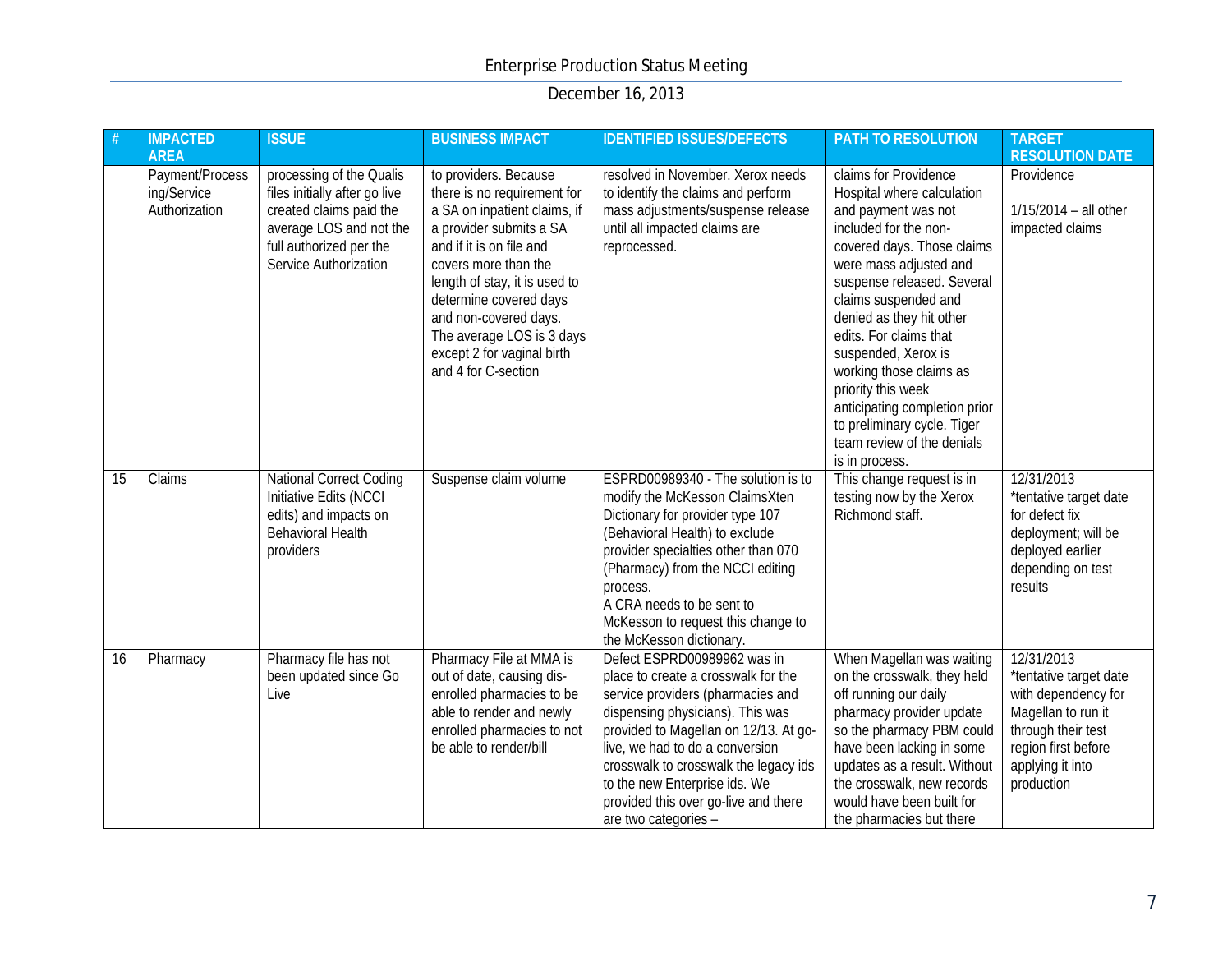| # | <b>IMPACTED</b><br><b>AREA</b> | <b>ISSUE</b> | <b>BUSINESS IMPACT</b> | <b>IDENTIFIED ISSUES/DEFECTS</b>                                                                                                                                                                                                                               | PATH TO RESOLUTION                                                                                                                                                                                                                                                                                                                                         | <b>TARGET</b><br><b>RESOLUTION DATE</b> |
|---|--------------------------------|--------------|------------------------|----------------------------------------------------------------------------------------------------------------------------------------------------------------------------------------------------------------------------------------------------------------|------------------------------------------------------------------------------------------------------------------------------------------------------------------------------------------------------------------------------------------------------------------------------------------------------------------------------------------------------------|-----------------------------------------|
|   |                                |              |                        | pharmacies/dispensing providers,<br>and practitioners (who prescribe the<br>drugs). It looks that the crosswalk<br>only provided the practitioners so any<br>pharmacies that had not re-enrolled<br>properly and should have been end-<br>dated did not occur. | wasn't a cross reference<br>created between the<br>old/new ids (overall<br>shouldn't impact billing but<br>more data setup). Things<br>should be back on track this<br>week.                                                                                                                                                                               |                                         |
|   |                                |              |                        |                                                                                                                                                                                                                                                                | One exception: We have a<br>few scenarios where we<br>have duplicate information<br>in our provider setup in<br>Enterprise and this is<br>causing issues with some<br>provider information going<br>to Magellan. We are<br>working with the provider<br>team on this but will have to<br>work those manually until<br>corrected. Two main items<br>we see: |                                         |
|   |                                |              |                        |                                                                                                                                                                                                                                                                | One, two new Medicaid ids<br>created for the same<br>provider - have sent<br>examples to the provider<br>team, asking for clarification<br>of which record is correct<br>and if one needs to be<br>cleaned up/closed out                                                                                                                                   |                                         |
|   |                                |              |                        |                                                                                                                                                                                                                                                                | Two, providers have<br>multiple active NPIs - this is<br>causing an issue with our<br>back end extracts as a<br>provider is only supposed to<br>have one NPI on file.                                                                                                                                                                                      |                                         |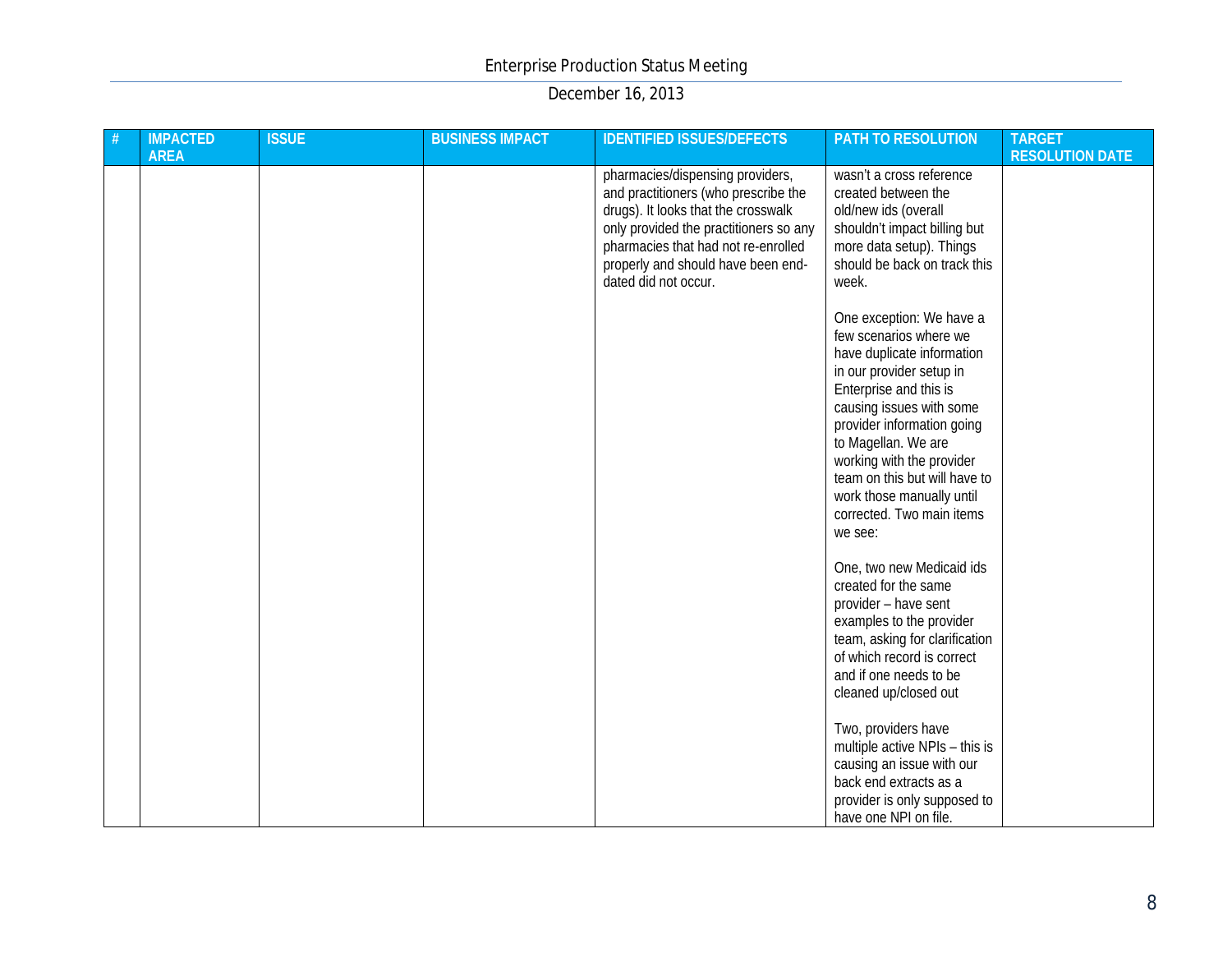| # | <b>IMPACTED</b> | <b>ISSUE</b> | <b>BUSINESS IMPACT</b> | <b>IDENTIFIED ISSUES/DEFECTS</b> | <b>PATH TO RESOLUTION</b>      | <b>TARGET</b>          |
|---|-----------------|--------------|------------------------|----------------------------------|--------------------------------|------------------------|
|   | <b>AREA</b>     |              |                        |                                  |                                | <b>RESOLUTION DATE</b> |
|   |                 |              |                        |                                  | However, the provider          |                        |
|   |                 |              |                        |                                  | enrollment group states that   |                        |
|   |                 |              |                        |                                  | this is allowed. Still working |                        |
|   |                 |              |                        |                                  | through this because it will   |                        |
|   |                 |              |                        |                                  | cause issues when taking a     |                        |
|   |                 |              |                        |                                  | p_sys_id and mapping it        |                        |
|   |                 |              |                        |                                  | back to a NPI for extracts to  |                        |
|   |                 |              |                        |                                  | any outside source.            |                        |

# Suspense Volume Non Defect Related

The following table is presented for awareness of other actions (not defect related) needed to reduce the suspended claims inventory. The content was analyzed and agreed to by the claims tiger team participants. The individuals named as the "Owner" are those participants of the tiger team who accepted the role of the primary person working an item to closure, and involving others as needed for input, action, etc. Not one person is the sole owner of the content under "Action Needed", it will take the entire project team working together to resolve and clear the total claims impacted.

| <b>Edit</b> | Description                               | <b>Total</b><br>Claims<br>Impacted | <b>Action Needed</b>                                                                                                                                                                                                                                                | Action<br>Owner | <b>Target Date</b>                                   |
|-------------|-------------------------------------------|------------------------------------|---------------------------------------------------------------------------------------------------------------------------------------------------------------------------------------------------------------------------------------------------------------------|-----------------|------------------------------------------------------|
| 3620        | <b>Bill Prov</b><br>NPI match<br>mult IDs |                                    | After provider outreach is complete, will set disposition to deny and reprocess claims. Providers will need<br>~13K to resubmit claims per instructions received via provider outreach. Just need Bldg L (Linda Walsh or<br>other) approval to deny.                | Jo<br>Burdeau   | 12/17/2013<br>meeting for Bldg L<br>approval to deny |
| 6604        | <b>Poss</b><br>Conflict/dif<br>Provider   | ~12K                               | Need additional criteria for dupe check edit so that claims will auto-adjudicate (i.e., not require staff<br>intervention). In the meantime, claims fiscal agent staff are working these claims daily; however, volume<br>is higher then Legacy so need to address. | Lisa<br>Seymour | <b>TBD</b>                                           |